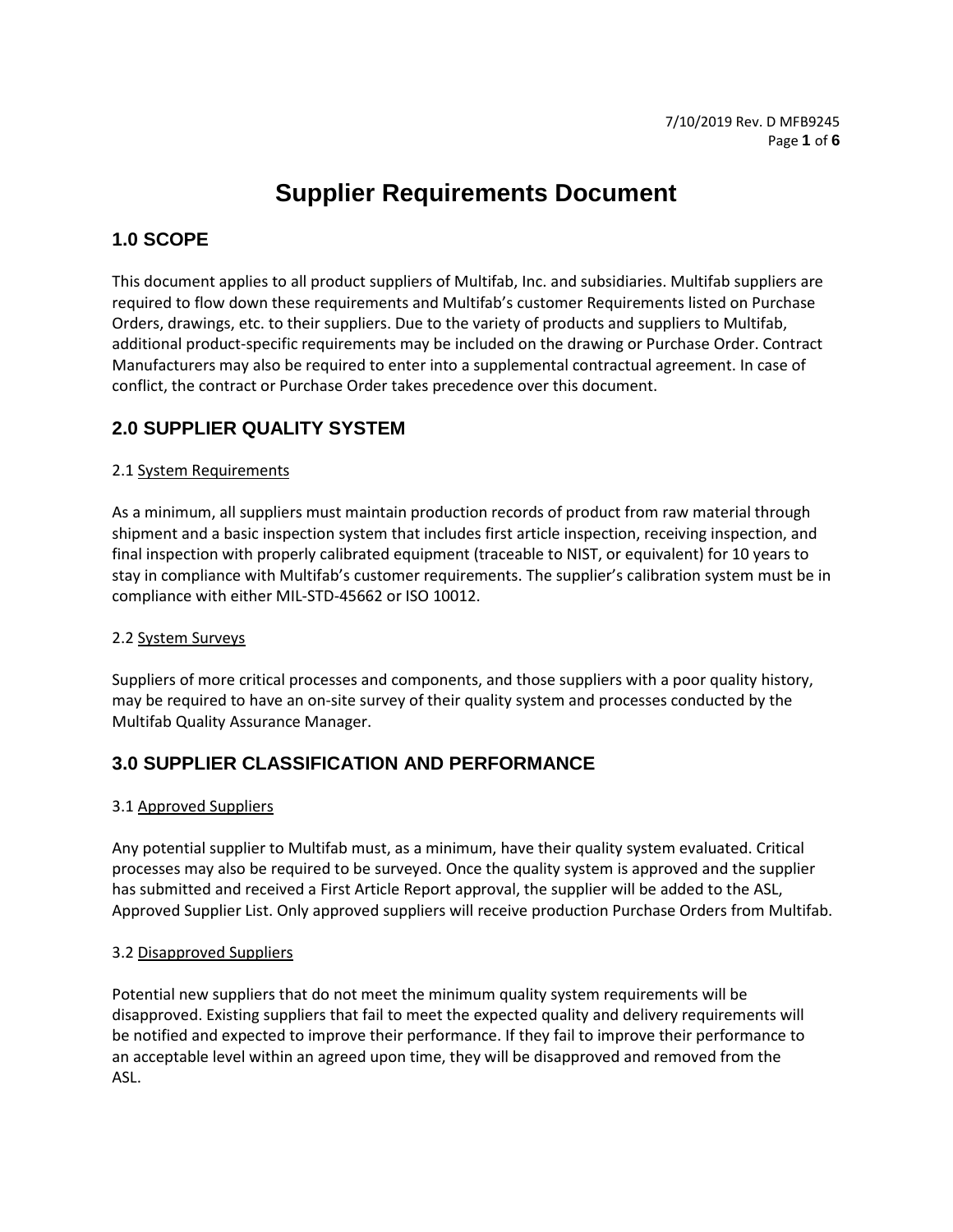#### 3.3 Performance Measurement, Tracking, and Reporting

All suppliers are monitored and evaluated for quality, delivery, cost, and service performance. Reports are generated that are used to work with suppliers to improve their performance.

#### 3.4 Ship-to-Stock Status

Preferred Suppliers with an acceptable quality history may be asked to participate in the ship-to-stock program. This allows product to bypass routine receiving inspection. Before going ship-to-stock the supplier must have an approved quality system, have an acceptable quality history, have an approved first article on file, and provide a Supplier Control Plan for approval.

### **4.0 FIRST ARTICLE REPORTING**

All production hardware sent to Multifab must have a complete (100% of all requirements verified) and approved first article report on file at Multifab. The quantity of parts used for first article inspection shall be agreed between the supplier and Multifab. First article inspections must be repeated for any portion of the product that is impacted by a design, process, or tooling change. A process change is any activity that affects the form, fit, function, or safety of the product or the quality plan of the Multifab purchased item. Any deviation to Multifab requirements on the first article must be approved in writing by Multifab.

Suppliers are required to use AS9102 FAI forms or one similar approved by Multifab. A marked-up drawing shall also be included that indicates all inspection points. As applicable, the first article inspection reports shall also include material test reports and data from sub-tier suppliers. Copies of the first article reports are required to be sent to Multifab. Multifab may sample or perform a duplicate 100% first article to verify the product and inspection methods.

### **5.0 PRODUCT AND PROCESS VERIFICATION**

#### 5.1 Inspection by the Supplier

The supplier is expected to be self-sufficient in the control of their processes and the inspection of product delivered to Multifab. The supplier should not rely upon Multifab to perform any of the inspections to verify the quality of the deliverable product. Records should be kept for a minimum of 10 years that indicate the inspections that were performed and the acceptance or rejection of the product. If a conflict is discovered between the Purchase Order, drawing, specification or other Multifab documentation, the supplier should contact Multifab to resolve the conflict.

#### 5.2 Source Inspection

Multifab may require inspection of product and processes at the supplier by Multifab and any of Multifab's customers.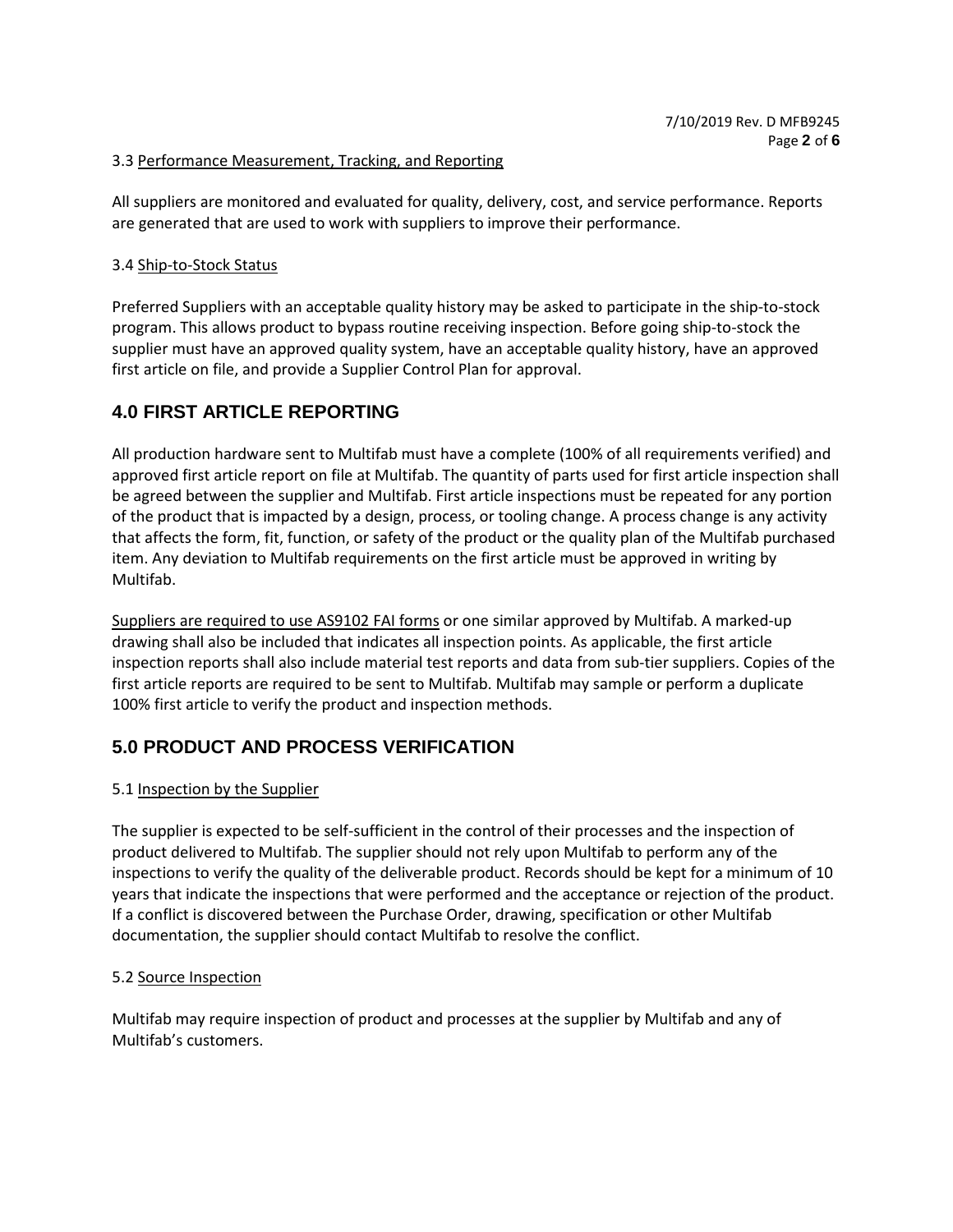#### 5.3 Right of Entry

Right of access by Multifab, Multifab customers and applicable regulatory authorities to all applicable areas of all facilities at any level of the supply chain involved in the Purchase Order and access to all applicable records. The supplier will be notified prior to the visit. The supplier should identify proprietary processes before entry. When applicable, an arrangement will be made to execute a mutual nondisclosure agreement to protect from disclosure to unauthorized individuals.

### **6.0 SUPPLIER REQUESTED ENGINEERING CHANGES**

Suppliers may propose any mechanical, electrical, or documentary design changes to the product that affects the form, fit, function, safety, cost or maintainability. Full implementation of any such changes requires the prior written approval of Multifab.

### **7.0 CERTIFICATES OF CONFORMANCE**

When requested, shipments to Multifab are to be accompanied by a Certificate of Conformance that contains the part number, the shipment quantity, the date, the Rev level, Lot, shelf life, etc., and a statement of conformance to the Purchase Order requirements. Raw material shall be accompanied by a test report of chemical and physical test values showing conformance to applicable specifications as required by Purchase Order.

### **8.0 PRODUCT NONCONFORMANCES**

#### 8.1 Nonconforming Product

Supplier is to notify Multifab of any nonconforming product or quality escapes and the disposition of the nonconforming product if it will cause a delay in delivery to Multifab. Any product nonconformities found at Multifab will be cause for rejection of the shipment and will count against the quality rating for the supplier. The supplier will be informed of the nonconformance to allow for future corrections.

#### 8.2 Corrective Action Requests

Whenever the rejection is considered serious enough, or is a repetition of previous rejection, the supplier will be issued a corrective action request. The supplier is expected to take immediate action to contain the problem and then provide a root cause analysis and corrective action.

#### 8.3 Return Authorization

Suppliers are expected to provide a Return Material Authorization, RMA, within 5 working days after notification of rejected material at Multifab.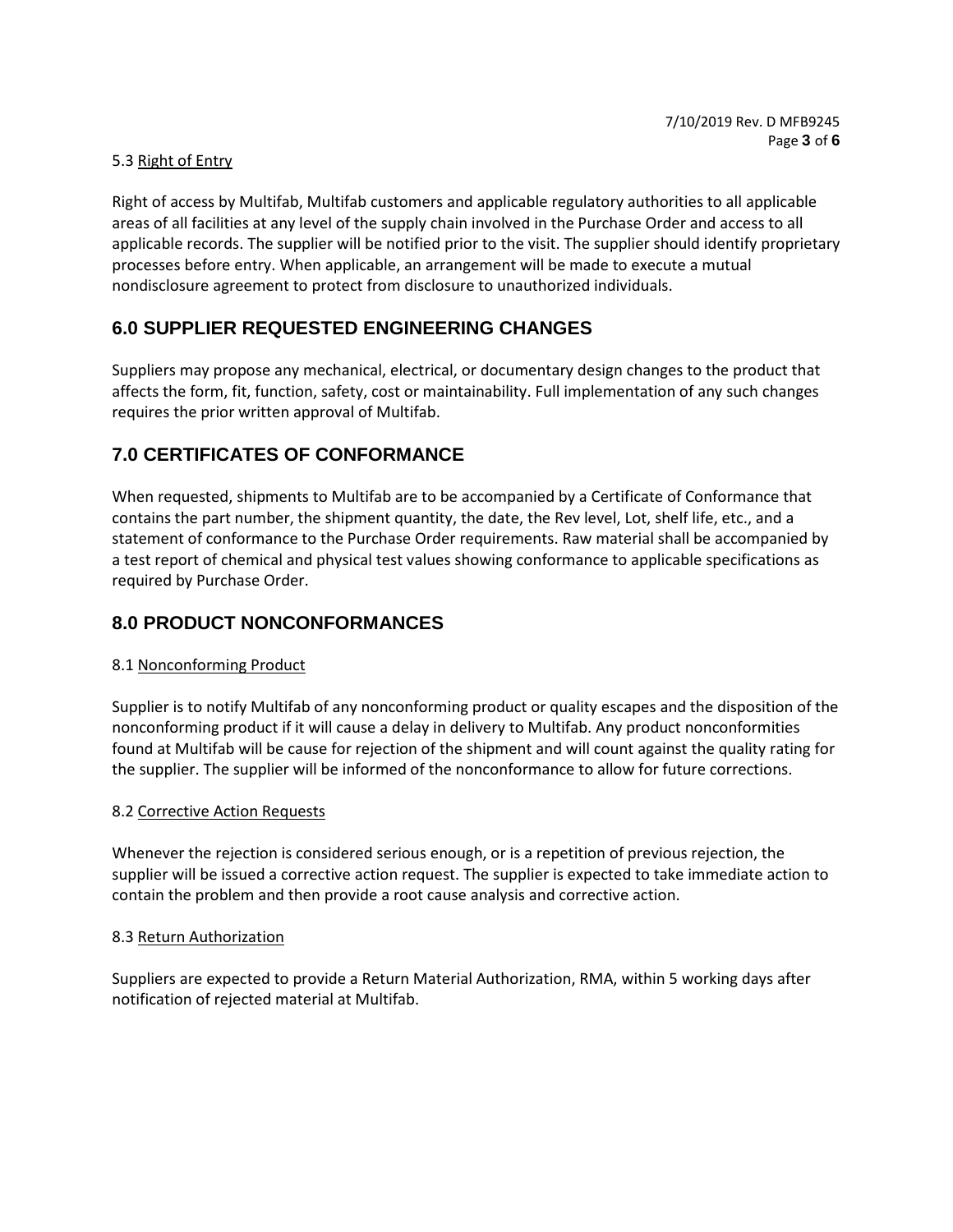# **9.0 PACKAGING AND LABELING**

Product should be shipped to Multifab in a manner that assures proper protection from damage during shipment and proper identification of each shipment container. Individual containers must be clearly marked with the appropriate Order number, Multifab part number(s), and any necessary lifting and/or handling instructions. When special packaging requirements are required, they will be specified on the Multifab drawing or Purchase Order.

# **10.0 FOREIGN MATERIAL (FOD)**

The contamination of goods by foreign material or objects is not acceptable as it could eventually affect product appearances and performance. The supplier shall document and implement a program for the prevention, detection and removal of Foreign Object Damage/Foreign Object Debris (FOD). The program shall include training and the active involvement of employees. In addition, the supplier shall conduct audits and maintain records to demonstrate the program's effectiveness. By delivering items to Multifab, the supplier shall be deemed to have certified Multifab that such items are free from any foreign materials that could result in FOD.

# **11.0 UNAPPROVED PARTS-DETECTION AND REPORTING**

Unapproved or counterfeit parts shall not be used for any type certificated aircraft or aircraft components. The Supplier shall ensure that the parts they supply are compliant with the requirements. If the Supplier suspects the use of unapproved parts, the guidelines in AC21-29 should be used to report to Multifab and the applicable regulatory agency.

### **12.0 NEW PRODUCTS**

Suppliers are encouraged to provide feedback to Multifab on design changes that would ease manufacturability, lead to lower cost and/or improve quality or safety of any product. Suggestions should be provided to the Engineering Manager.

### **13.0 ENVIRONMENTAL COMPLIANCE**

Multifab is committed to compliance with the EU RoHS and WEEE Directives and other hazardous substance legislation and industry initiatives. As a result, Multifab's suppliers are required to certify that the named hazardous substances are within legislated limits.

### **14.0 SHELF LIFE**

Chemical compounds that may suffer degradation in their characteristics must have no less than 80% of their expected life upon receipt at Multifab.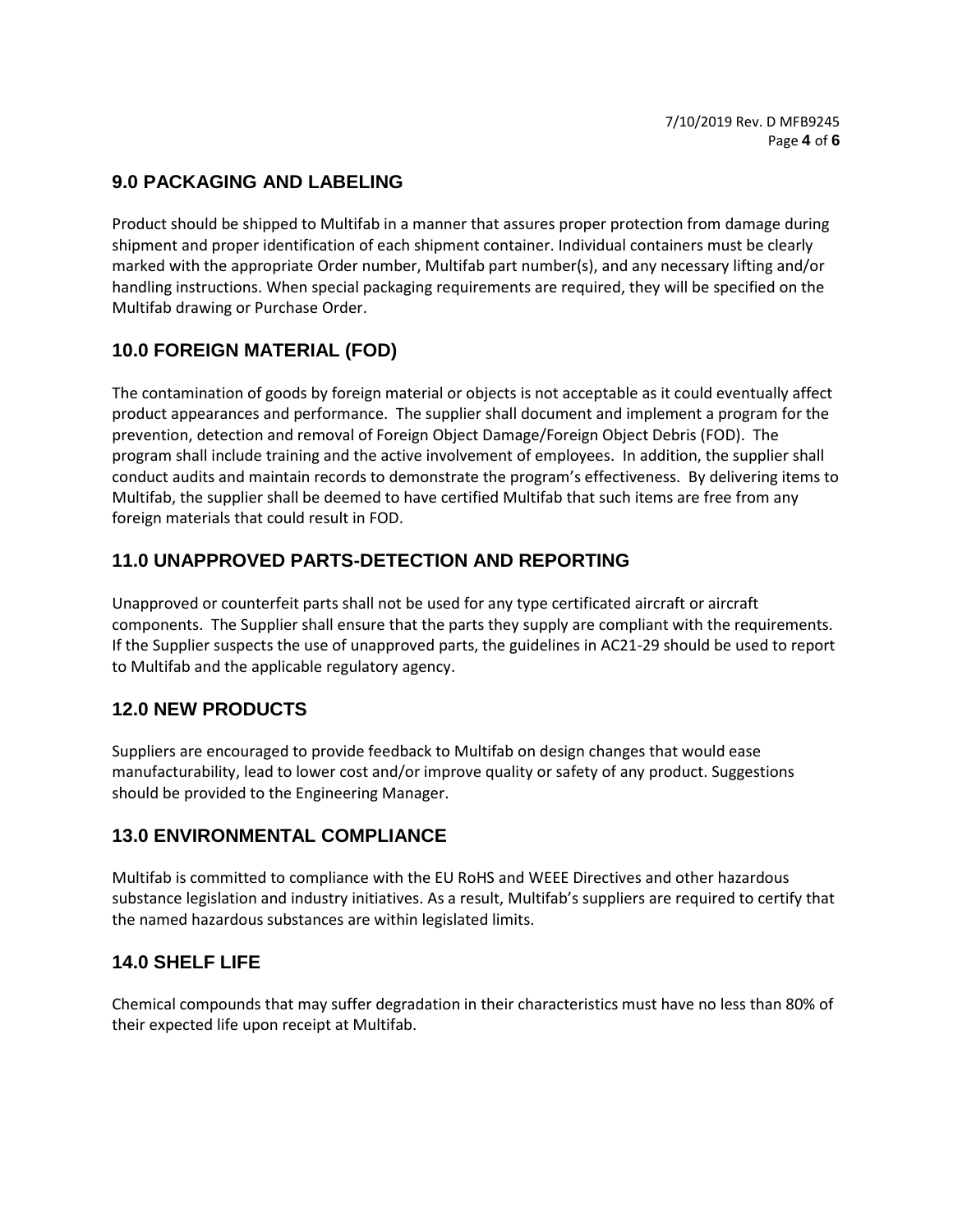# **15.0 CHANGE IN MANUFACTURING PROCESSES OR LOCATION**

In the event the supplier intends to change the location of manufacture of any product or alter the manufacturing process of any product, the supplier shall provide 6 months prior written notice to Multifab. This includes subcontracting existing processes and change of suppliers applicable to Multifab product. All changes must be approved by Multifab Engineering or Quality as applicable.

### **16.0 ON-TIME DELIVERY**

Multifab requires suppliers to target 100% on-time delivery. On-time delivery is a major component of Multifab's measurement of the Supplier's performance. Suppliers are required to notify Multifab in writing within 1 business day in the event of anticipated delays in manufacture of product for which a Purchase Order has been placed. Such notification shall include identification of the root cause and supplier's corrective action plan.

### **17.0 QUANTITY REDUCTION**

In the event the supplier's ability to supply product in the quantity specified in a Purchase Order is constrained, the supplier shall immediately notify Multifab. If Multifab receives partial deliveries, the additional shipping and handling costs will be borne by the supplier

# **18.0 NOTIFICATION OF PRODUCT DISCONTINUANCE**

Suppliers shall provide Multifab at least 12 months prior written notice of their intent to discontinue manufacture and/or support of any product. Prior to discontinuance the supplier shall fulfill any and all Purchase Orders placed for such product pursuant to the terms of the Purchase Order. On or immediately prior to the actual date of discontinuance of such product, Multifab shall have the right to make a one-time purchase of product for phased delivery over the succeeding 12 months.

### **19.0 INVOICING**

Invoicing for product shall be issued on the date of shipment of product. Invoices for services shall be issued upon successful performance of the services. Supplier's invoices will contain at least the Purchase Order release number, item number on the release, invoice quantity, unit of measure, unit price and the total price. Each invoice will clearly indicate the name and contact information of the supplier's person responsible to answer any questions that Multifab may have regarding the invoice.

### **20.0 ETHICS**

Fundamental to Multifab's business philosophy and policies, good ethics and good business are synonymous. Multifab expects all suppliers to comply with all applicable laws and regulations. We expect to conduct business with our suppliers in accordance with the highest ethical, moral, and legal standards.